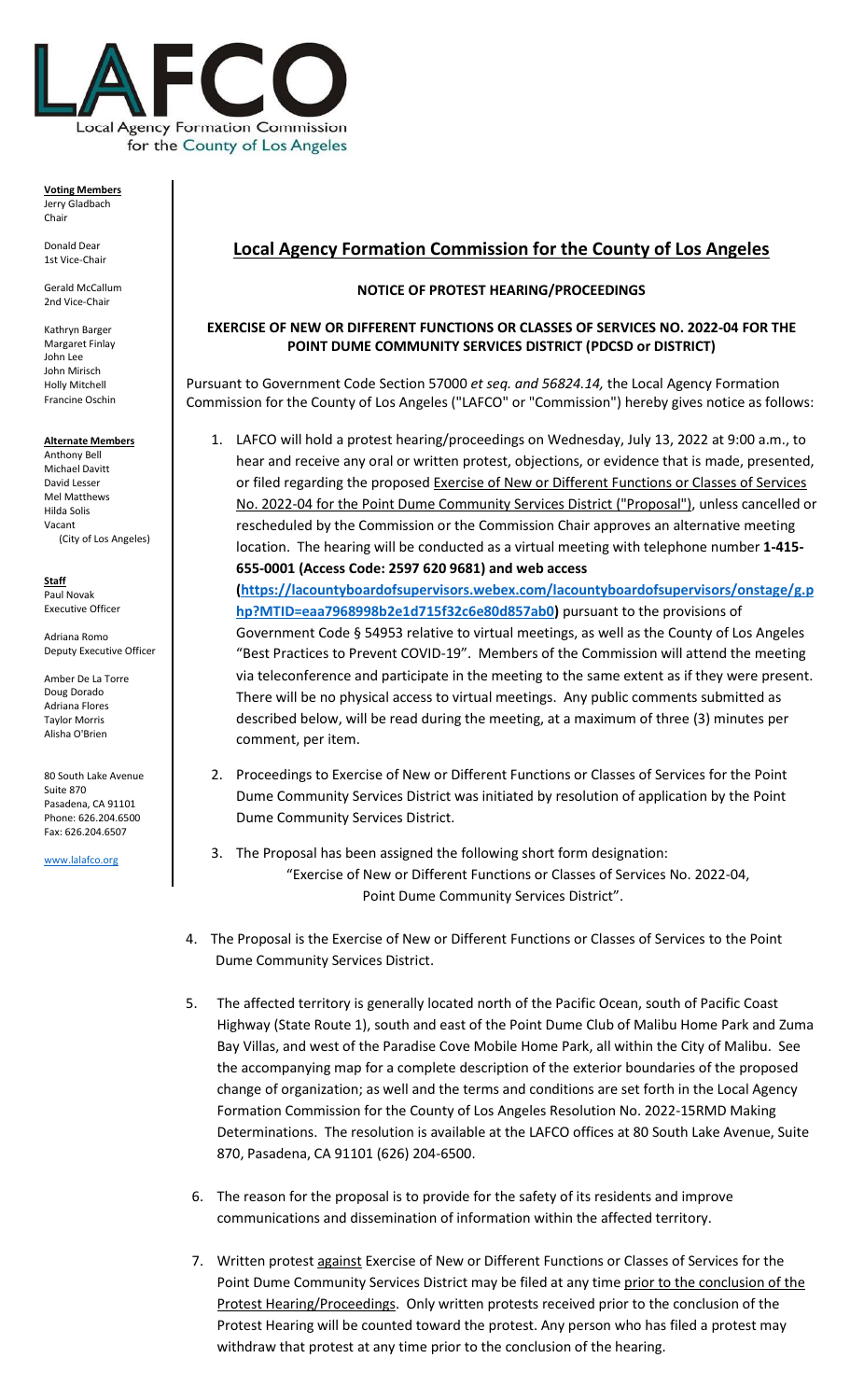- 8. Protest forms are available at the LAFCO offices at 80 S. Lake Avenue, Suite 870, Pasadena, CA 91101 (626) 204-6500, and at LAFCO's website[, www.lalafco.org.](http://www.lalafco.org/) A protest may be submitted without using a form if the required information is included as described here. Written protest may only be submitted by a registered voter and/or owner of land within the proposed territory. The written protest must include the following information: (1) a statement that the protest is made by a registered voter and/or owner of land (2) concise statement that you are opposed to the annexation (3) printed name, signature, address (street, city, state and zip code), mailing address, if different, and date. All signatures without a date or bearing a date prior to the date of publication of notice shall be disregarded for the purposes of ascertaining the value of written protests. Written protest may be mailed or hand-delivered in advance of the hearing to LAFCO at 80 S. Lake Avenue, Suite 870, Pasadena, CA 91101 (626) 204-6500. Mailed or hand-delivered protests must be received by 5:00 p.m. on the business day preceding the hearing date to be counted for purposes of valuing protests, or protests may be submitted at the hearing prior to the conclusion of the hearing.
- 9. The subject Proposal and all related documents are on file in the office of the Local Agency Formation Commission, 80 South Lake Avenue, Suite 870, Pasadena, California 91101, and may be examined by any person upon request. LAFCO meeting agendas are posted on-line prior to the meetings at [www.lalafco.org.](http://www.lalafco.org/) For further information, contact the LAFCO office at (626) 204-6500. The office hours are Monday – Thursday, 8:00 a.m. to 5:00 p.m., closed Fridays and Holidays.

### BY ORDER OF THE LOCAL AGENCY FORMATION COMMISSION.

Depending on the application involved, State Law requires that LAFCO notify various parties, such as landowners and registered voters, both within and adjacent to the affected territory. For this reason, you may receive multiple copies of this notice.